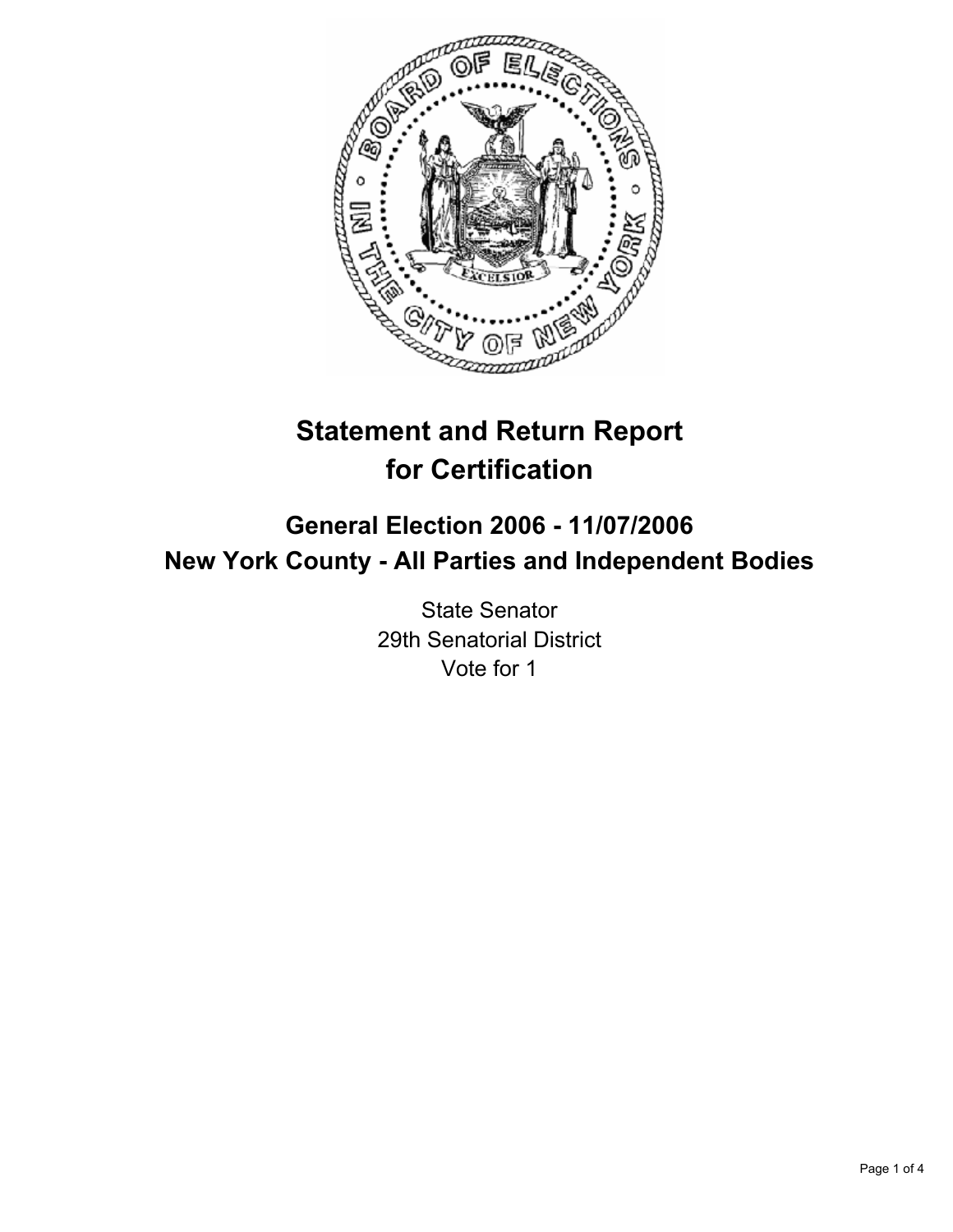

#### **Assembly District 66**

| PUBLIC COUNTER                    | 28,021 |
|-----------------------------------|--------|
| <b>EMERGENCY</b>                  | 212    |
| ABSENTEE/MILITARY                 | 898    |
| <b>AFFIDAVIT</b>                  | 968    |
| <b>Total Ballots</b>              | 30,734 |
| DAN RUSSO (REPUBLICAN)            | 2,423  |
| THOMAS K DUANE (DEMOCRATIC)       | 21,824 |
| THOMAS K DUANE (WORKING FAMILIES) | 3,988  |
| RICHARD SELMAN (WRITE-IN)         |        |
| <b>Total Votes</b>                | 28,236 |
| Unrecorded                        | 2.498  |

### **Assembly District 67**

| PUBLIC COUNTER                    | 26,560 |
|-----------------------------------|--------|
| <b>EMERGENCY</b>                  | 38     |
| ABSENTEE/MILITARY                 | 712    |
| AFFIDAVIT                         | 788    |
| <b>Total Ballots</b>              | 28,590 |
| DAN RUSSO (REPUBLICAN)            | 3,323  |
| THOMAS K DUANE (DEMOCRATIC)       | 19,957 |
| THOMAS K DUANE (WORKING FAMILIES) | 2,385  |
| <b>Total Votes</b>                | 25,665 |
| Unrecorded                        | 2,925  |

### **Assembly District 74**

| <b>PUBLIC COUNTER</b>             | 14,199 |
|-----------------------------------|--------|
| <b>EMERGENCY</b>                  | 10     |
| ABSENTEE/MILITARY                 | 401    |
| AFFIDAVIT                         | 311    |
| <b>Total Ballots</b>              | 15,079 |
| DAN RUSSO (REPUBLICAN)            | 1,955  |
| THOMAS K DUANE (DEMOCRATIC)       | 9,197  |
| THOMAS K DUANE (WORKING FAMILIES) | 2,134  |
| NONE (WRITE-IN)                   |        |
| <b>Total Votes</b>                | 13,287 |
| Unrecorded                        | 1.792  |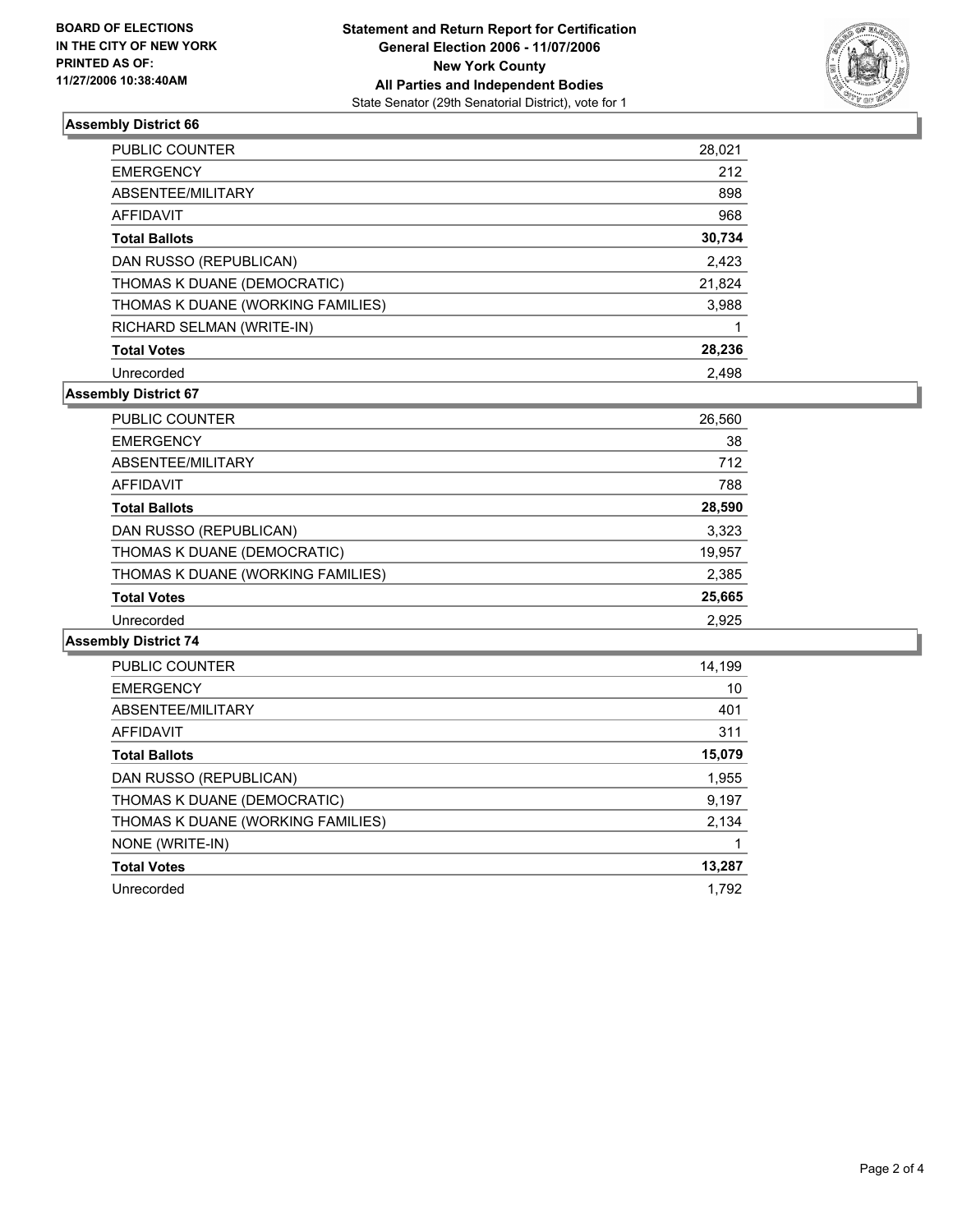

#### **Assembly District 75**

| PUBLIC COUNTER                    | 23,149 |
|-----------------------------------|--------|
| <b>EMERGENCY</b>                  | 269    |
| ABSENTEE/MILITARY                 | 739    |
| <b>AFFIDAVIT</b>                  | 774    |
| <b>Total Ballots</b>              | 25,252 |
| DAN RUSSO (REPUBLICAN)            | 2,222  |
| THOMAS K DUANE (DEMOCRATIC)       | 17,759 |
| THOMAS K DUANE (WORKING FAMILIES) | 2,832  |
| ATTICUS FINCH (WRITE-IN)          |        |
| CHRIS MAVERICK (WRITE-IN)         |        |
| RICHARD GOTTFRIED (WRITE-IN)      |        |
| <b>Total Votes</b>                | 22,816 |
| Unrecorded                        | 2.436  |